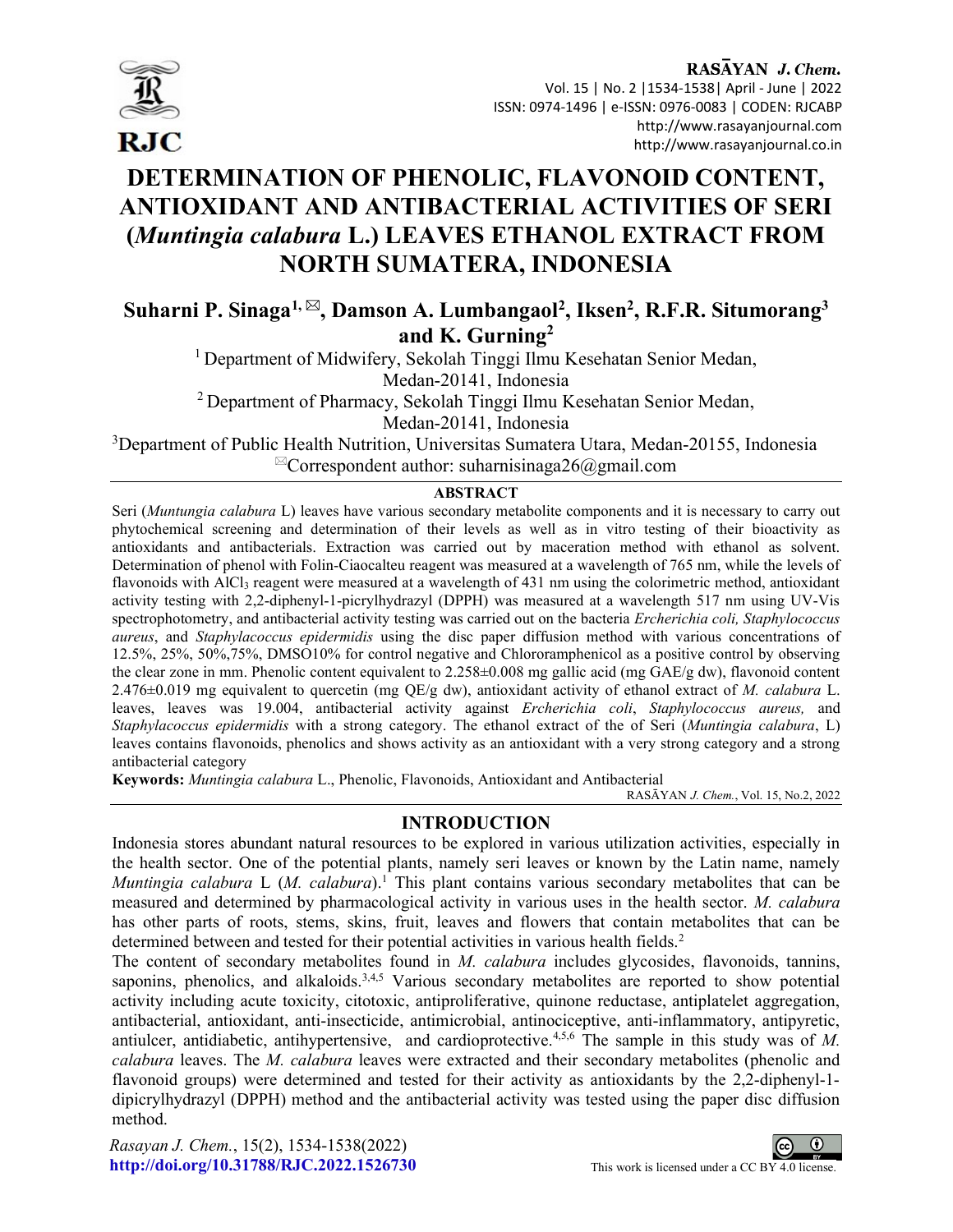# EXPERIMENITAL

#### **Materials**

Ethanol (Merk), dragendroff reagent, FeCl3 (Merk), gallic acid (Merk), DPPH (Merk), Folin-Ciocalteu reagent, AlCl3 (Merk), Liberman-Burchard reagent, dragendorf reagent, acetic anhydride (Merk), Mg (Merk), HCl (Merk), Mueller Hinton Agar (MHA), Stick L, Staphylococcus aureus, Escherichia coli, Staphylococcus epidermidis, DMSO, petridish saucer and distilled water

# Plant Collection

The *M. calabura* leaves samples used were fresh from plants that had fruit and did not concider the size. Samples were taken from the village of Namorambe, Medan Tuntungan District. Sample identification by a botanist at Herbarium Medanense, Faculty of Mathematics and Natural Sciences, Universitas Sumatera Utara, Indonesia (5107/MEDA/2020). The sample was cleaned in running water, drained and dried in an open room which was protected from direct sunlight. The dry sample was mashed to obtain a mixture of M. calabura simplicia.

#### Preparation of M. calabura Leaves Extract

The process of preparation M. calabura extract uses a standard extraction procedure with a modified maceration method, then evavorated using a vacuum rotary evavorator (Heidolph) at a temperature of  $50^{\circ}$ C to obtain a crude extract.<sup>7,8</sup>

#### Phytochemical Screening

Phytochemical screening was used to provide information on the class of secondary metabolite compounds contained in the ethanol extract of M. calabura leaves. Phytochemical screening was carried out using standard methods. 9,10

# Determination of Phenolic contents

Total phenolics were determined using a colorimetric method using the Folin-Ciocalteu reagent. Samples and standard solutions were measured using UV-Vis (Genesis 10S UV-VIS) spectrophotometry at a maximum wavelength of 765 nm. The test sample (0.2 mL) was mixed with Folin-Ciocalteu (0.4 mL) and allowed to stand at room temperature for 5 minutes. After 5 minutes,  $4 \text{ mL } 7\% \text{ Na}_2\text{CO}_3$  were added and distilled water was added to 10 mL. The mixture was centrifuged and the reaction allowed to stand at room temperature for 30 minutes, then measured at 765 nm.<sup>11,12</sup> Phenolic content was calculated and expressed as gallic acid equivalent (GAE/ g dry sample) based on the standard curve of gallic acid (50- 150 ppm /  $y = 0.0038x + 0.0056$ ;  $R^2 = 0.9531$ ). All measurements were carried out with three replications.

# Determination of Flavonoid Contents

Total Flavonoid were determined by colorimetric method using 10% AlCl<sub>3</sub> reagent. Samples and standard solutions were measured using UV-Vis (Genesis 10S UV-VIS) spectrophotometry at a maximum wavelength of 431 nm. The test sample  $(1 \text{ mL})$  was mixed with  $10\%$  (0.2 mL) AlCl<sub>3</sub> and added distilled water up to 10 mL. The mixture was centrifuged and the reaction left to stand at room temperature for 30 minutes, then measured at 431 nm.<sup>11,12</sup> Flavonoid content was calculated and expressed as quercetin equivalent (QE/g d.w) based on the standard quercetin curve (25-200 ppm/  $y= 0.0006x + 0.0024$ ; R<sup>2</sup> = 0.9977). All measurements were carried out with three replications.

#### Determination of Antioxidant Activity with the DPPH Method

The concentration variations of the ethanol extract of *M.calabura* leaves used were 10 ppm; 20 ppm; 30 ppm; 40 ppm; and 50 ppm. Each concentration was taken 1 mL and then added 1 mL of DPPH 0.4 mM, ethanol added to the limit of 5 mL mark. Samples were left at room temperature until they reached operating time for 30 minutes. After reaching the operating time, the absorbance of the maximum wavelength of 517 nm was immediately measured. All measurements were carried out with three replications. Determination of % free radical inhibition with the equation:  $13,14,15$ 

Inhibition (%) = 
$$
\left(\frac{A_b - A_s}{A_b}\right) x 100\%
$$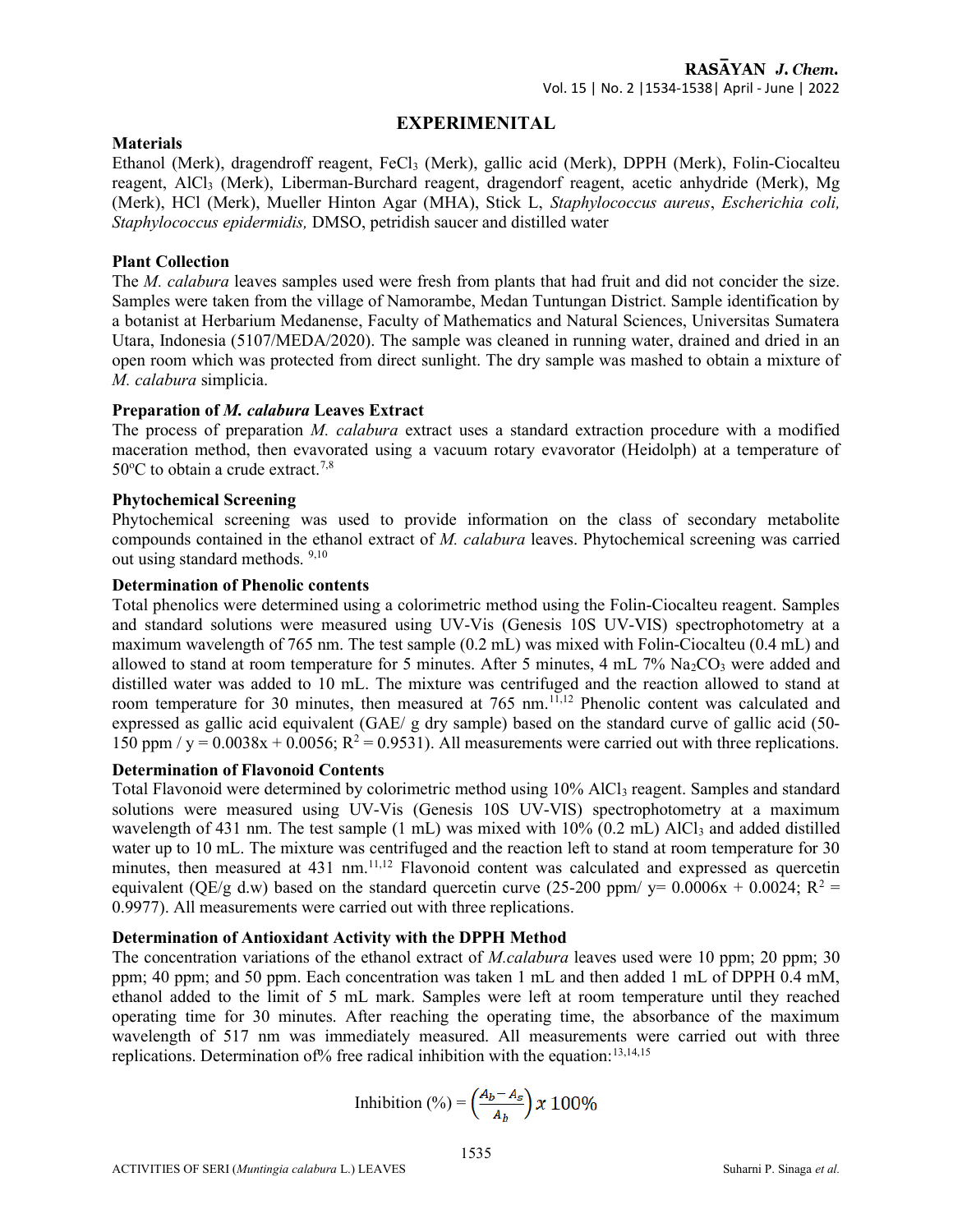Where: Ab = absorbance of blank and As = absorbance of test sample. Inhibition  $\frac{1}{2}$  was plotted against the concentration and a linear regression equation (y = bx  $\pm$  a) was obtained to obtain IC<sub>50</sub> in determining the antioxidant activity of the sample.

# Test Bacterial

Escherichia coli (E. coli), Staphylococcus aureus (S. aureus), and Staphylococcus epidermidis (S. epidermidis). Antibacterial activity test of ethanol extract of seri (Muuntingia calabura L,) leaves by diffusion method using disc paper. Bacterial culture was carried out at  $37^{\circ}$ C for 24 hours with a standard turbidity of 0.5 Macfarland before being inoculated into MHA media. The bacterial medium was dropped 0.1 mL and then flattened using an L rod. Each paper disc was dipped into each of the ethanol extracts of M. calabura leaves with a concentration variation of 12.5%; 25%; 50%; and 75%. DMSO 10% was used as a negative control and chloramphenicol as a positive control. Inoculation was carried out for 24 hours at 37<sup>o</sup>C and then the clear zone was observed. Repetition was carried out 3 times and the zone of inhibition was measured in mm.<sup>16,17</sup>

#### Statistical analysis

The results of testing the antibacterial activity of each concentration to observe the distribution of the data were repeated in triplicate expressed by the mean  $\pm$  standard deviation (SD). Statistical analysis was performed using one-way Analysis of Variance (ANOVA) with multiple comparisons between data using Tukey's real difference test (HSD) using SPPSS software with  $P < 0.05$ .<sup>18</sup>

# RESULTS AND DISCUSSION

#### Phytochemical Screening

Phytochemical analysis of the secondary metabolites contained in the ethanol extract of M. calabura leaves. The qualitative results show that in the ethanol extract of M. calabura leaves there were groups of secondary metabolites, including phenolics, alkaloids, flavonoids, saponins, tannins, steroids and terpenoids. The presence of various secondary metabolites in the ethanol extract of M. calabura leaves provides important information as a preliminary tool for testing pharmacological effects in various potential activities.

#### Total Phenolic Content

The total phenolic total obtained from the ethanol extract of M. calabura leaves obtained from the linear regression equation  $y = 0.0038x + 0.0056$  and the calibration curve  $R^2 = 0.9531$  is  $2.258 \pm 0.008$  mg equivalent to gallic acid/g dry sample weight (mg GAE/g d.w). The existence of phenolic compounds has a role as antioxidants, this is supported by the presence of a hydroxyl group which allows the nature of redox reactions in deactivating free radicals.<sup>19</sup>

#### Total Flavonoids Content

The total flavonoids contained in the ethanol extract of M. calabura leaves from the linear regression equation were  $y = 0.0006x + 0.0024$ ; and the calibration curve  $R^2 = 0.9977$  is 2.476  $\pm$  0.019 mg equivalent to quercetin/g dry sample weight (mg  $OE/g$  d.w). Based on their functional groups, flavonoids have various derivatives including flavones, and flavanols which have free -OH groups which show activity as antioxidants that can be tested in vitro and invivo.<sup>19</sup>

#### Antioxidants Activity

The selection of the 2,2-diphenyl-1-dipikhirhidrazil (DPPH) method in determining the activity of the ethanol extract of M. calabura leaves as an antioxidant was due to its easy working method, fast analysis process, and better sensitivity when compared to other testing methods.<sup>10</sup> The role of DPPH in determining the antioxidant activity of the sample is as a source of free radicals which give the solution a purple color. The ability of the ethanol extract of M. calabura leaves as an antioxidant was indicated by the reduction in color from purple to yellow solution. The reduction in yellow color that occurs was indicated by a reduction in radical concentration as seen from the smaller absorbance reading along with the increase in the concentration of the extract measured at the maximum wavelength of DPPH (517 nm) dissolved with ethanol (Fig.-1).The result of the calculation of antioxidant activity is determined from the lineai regression equation from the curve between the concentration (x-axis) and the percent of inhibition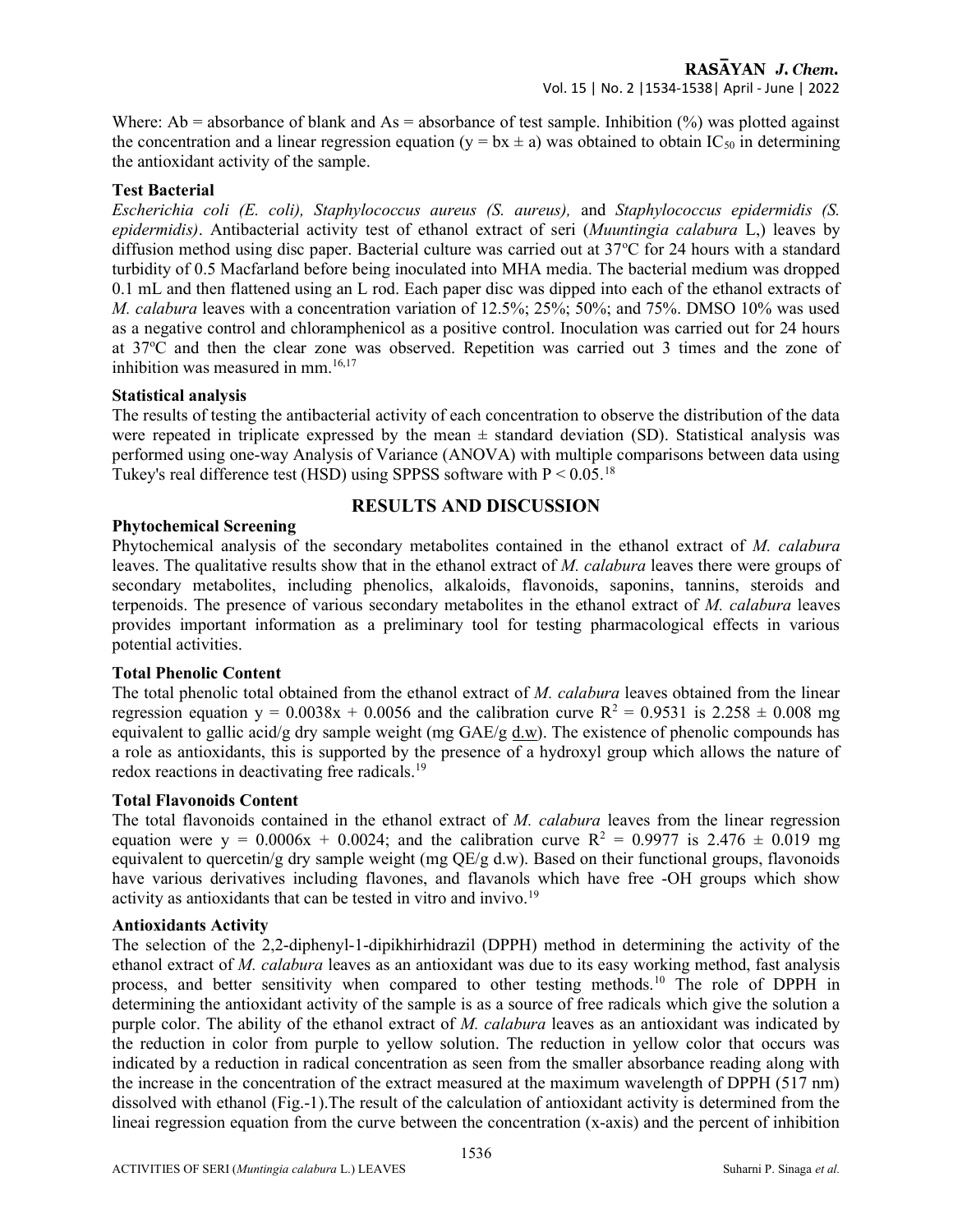(y-axis). The linear regression equation is  $y = 1.6928x + 17.83$  with  $R^2 = 0.9708$  so that the activity value  $(IC_{50})$  is 19.004. The activity value obtained is in the very strong category as an antioxidant.<sup>20</sup> The possible reaction mechanism to stabilize free radicals from DPPH is by transferring protons from ethanol extract of *M. calabura* leaves.



Fig.-1: Measurement Results of %Inhibition of M.calabura As An Antioxidant

#### Antibacterial Activity

The results of the bioactivity of the ethanol extract of M. calabura leaves against E. coli, S. aureus, and S. epidermidis bacteria are shown in Table-1 and Figure-2.

The results of the antibacterial activity test of the ethanol extract of M. calabura leaves showed that it has a strong category of activity capability for all bacteria with various concentrations.<sup>21,22</sup> One of the mechanisms of action through the transport of cell membranes of microorganisms causes changes in permeability and leakage of intracellular plasma membranes which can increase efficiency as a antibacterial and mildew.<sup>18</sup>



Fig.- 2: The Results of the Antibacterial Activity of the Ethanol Extract of M. calabura L Leaves

| Ethanol<br>Extracts $M$ .<br>calabura<br>Leaves | Bacteria       | Treatment        |                          |                                                                           |     |     |     |
|-------------------------------------------------|----------------|------------------|--------------------------|---------------------------------------------------------------------------|-----|-----|-----|
|                                                 |                | Control          |                          | extract concentration variations                                          |     |     |     |
|                                                 |                | <b>CHL</b>       | $ DMSO10\% $             | 12.5%                                                                     | 25% | 50% | 75% |
|                                                 |                | $(+)$            | $\overline{\phantom{0}}$ |                                                                           |     |     |     |
|                                                 | E. coli        | $31.25 \pm 2.08$ |                          | $14.18 \pm 0.96$   $15.53 \pm 0.40$   $15.92 \pm 1.27$   $16.50 \pm 0.52$ |     |     |     |
|                                                 | S. aureus      | $33.97 \pm 3.19$ |                          | $12.62 \pm 0.16$   $13.83 \pm 0.78$   $13.87 \pm 0.72$   $14.82 \pm 0.35$ |     |     |     |
|                                                 | S. epidermidis | $30.10 \pm 1.01$ |                          | $13.53 \pm 0.42$   $13.79 \pm 0.37$   $14.95 \pm 0.88$   $15.90 \pm 0.62$ |     |     |     |

Table-1: Zona of Inhibition of Ethanol Extracts M. calabura Leaves

Result is expressed as mean  $\pm$  SD, n = 3